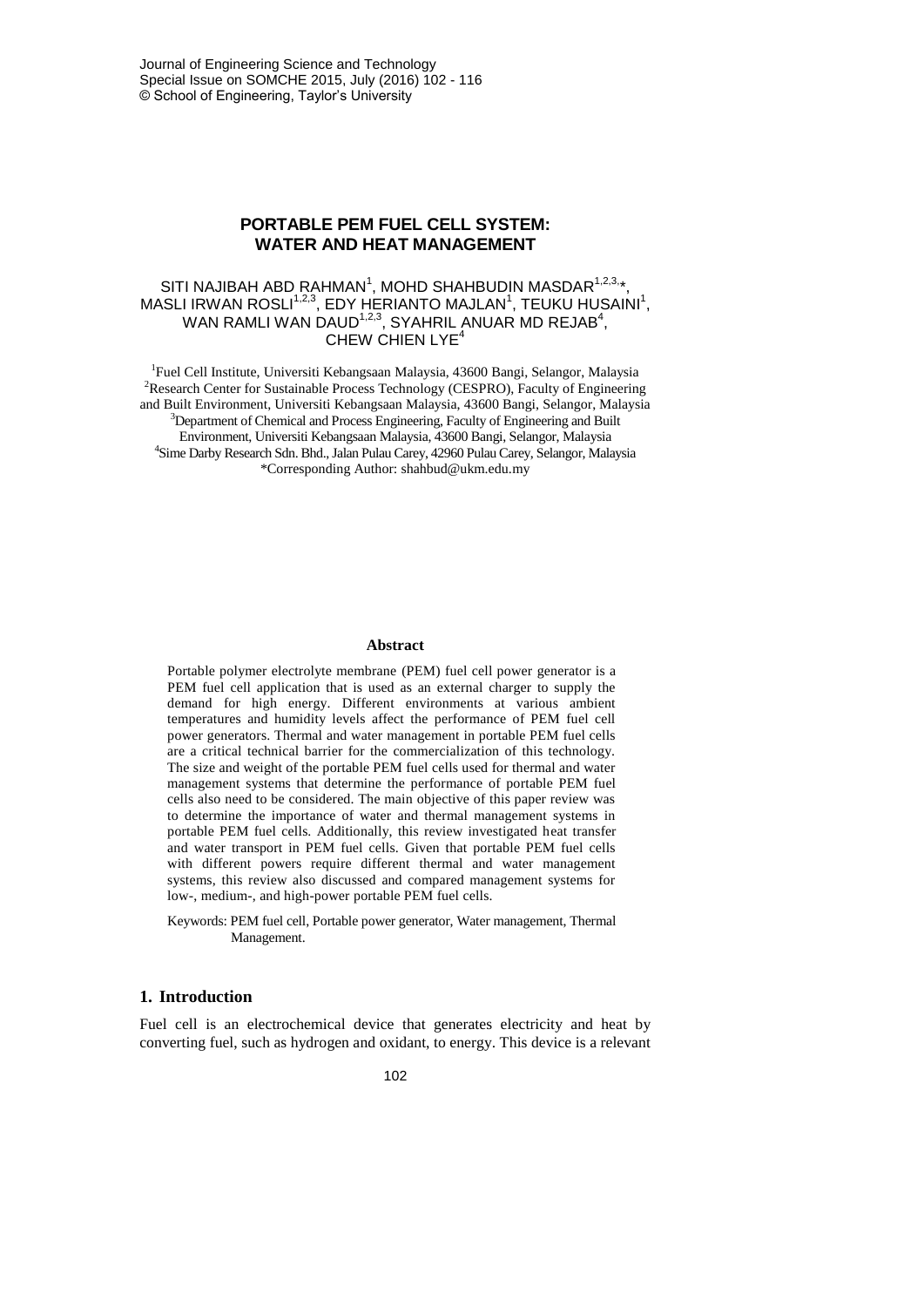and renewable power source for the future. Fuel cells are environmentally friendly because their sole by product is water, and it do not emits harmful and greenhouse gases. Besides that, fuel cells have no moving parts, they are silent devices. Among the different types of recognized fuel cells is the polymer electrolyte membrane (PEM) fuel cell, which exploits the simplicity of the fuel cell as it utilizes solid polymer as electrolyte [1].

Portable PEM fuel cells units are built to be charged and moved as auxiliary power units in military and other applications. The power range of a portable PEM fuel cell is between 5 W and 10 kW, depending on the application. PEM fuel cell is suitable for portable application because of its rapid start-up capability, low operating temperature, and compactness due to the thin membrane electrode assembly (MEA) that can be developed [2]. Portable PEM fuel cell systems require a simple design, ease of use, high efficiency, optimum performance, compact size, and operability at a temperature range of −40 °C to 60 °C [3, 4].

The development and commercialization of portable fuel cell as a mobile power source remains a challenge. One of the challenge is the need to consider the size and weight of the portable fuel cell to meet the packaging requirement for certain commercial systems [5]. The stand-alone fuel cell cannot generate power, it required of some subsystems in supplying fuel and oxidant and achieving balance of plant (BOP) to provide necessary control for the fuel cell to efficiently generate electricity at the desired operating condition. Therefore, the portable PEM fuel cell system is more complex than batteries, which has only one system. Power generated by portable fuel cells determines stack and BOP sizes, whereas time operation depends on storage size [2]. An increase in power generation and duration period increases the size and weight of the portable fuel cell.

Thermal and water management are the main concerns in PEM fuel cells because stack temperature affects electrochemical kinetics of the electrodes, as well as the transport ability of reactant gases through porous media [6]. Whereas, the water content influences the proton conductivity of electrolytes, and sufficient water content is essential for the prevention of membrane dehydration [2]. Portable PEM fuel cells must be designed to operate under various environments as its performance depends on ambient temperature and humidity. Thus, proper water and thermal management are crucial in a fuel cell's ability to adapt to a certain environment [7].

Some of the BOP in PEM fuel cells is used for thermal and water management systems, including humidifier, air condenser, pump, and valve, contributing to fuel cell cost and size [8]. Thus, removing or simplifying the BOP and water and thermal management of PEM fuel cell can improve its size and portability [3]. The design of BOP for water and thermal management must be lightweight and compact with good performance. In addition, heat and water transport mechanisms of PEM fuel cell must first be well understood before selecting the management system designs for portability development.

Therefore, this paper discusses management issues and outlines heat transfer and water transport mechanisms in PEM fuel cells. Additionally, different practical prototype thermal and water management systems from previous experimental studies were reviewed according to the power capacity (low, medium, high) of portable PEM fuel cells. Different applications require different thermal and water management system designs.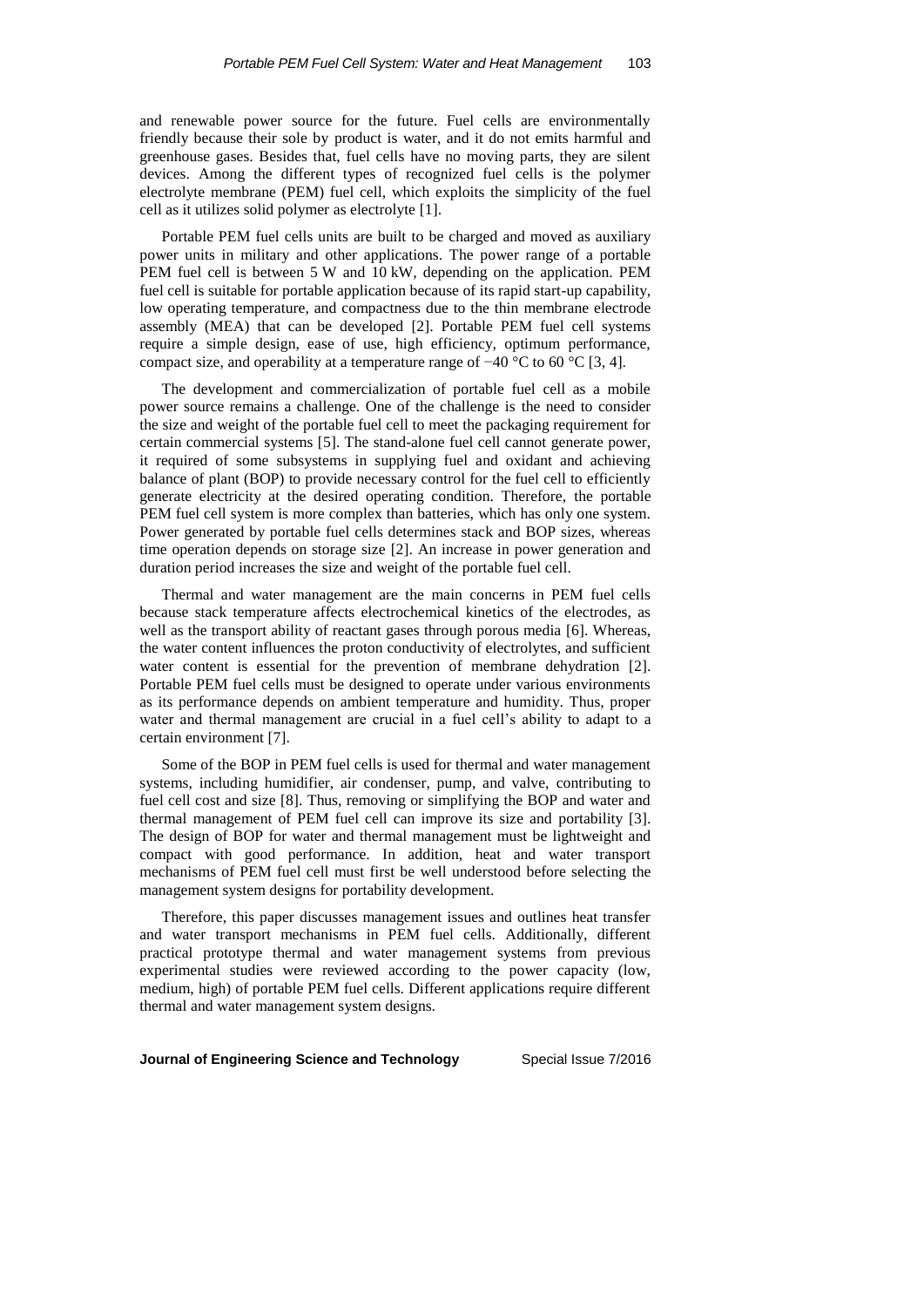### **2. Heat Generation and Transfer**

Approximately 60% of chemical energy content in hydrogen gas is converted into electricity, whereas the remaining 40% is generated as heat and waste in MEA of PEM fuel cell [9]. PEM fuel cell produces irreversible heat and entropic heat generated by electrochemical reactions, latent heat release or absorption during the phase change of water, and ohmic or Joule heating that arises from proton/electron reactions [10]. The reversible path of entropy change of the electrochemical reaction or reversible heat generates entropic heat. Meanwhile, waste heat is generated by irreversible electrochemical reaction when the charges overcome the over potential, especially at high current density [9]. The temperature of PEM fuel cell elevates when average current density and over potentials increase simultaneously, leading to high waste heat generation rate, especially at gas inlet region [11]. Other waste heat, ohmic heat, or Joule heat is generated by electron or proton current flow in the component when PEM fuel cells encounter ohmic resistance that corresponds to voltage loss.

Waste heat needs to be properly removed from fuel cells to avoid the formation of hot spots. Hot spots strongly affect fuel cell performance through conduction-convection modes based on the cooling system used. PEM fuel cell stacks are cooled by air, water, heat spreaders, or other coolants. Air-cooled and water-cooled systems are more convenient and simple to operate and use, are commonly employed in portable PEM fuel cells. Two types of heat transfers are involved in air-cooled systems: (i) conductive heat transfer of the entire stack in the opposite direction of air flow as heat flow is determined by temperature gradient and (ii) forced convection heat transfer that flows in the direction of the air (Fig. 1). A 3D numerical model was developed in a previous study by Shahsavari et al. [12], in which the bipolar plate in-plane thermal conductivity and air velocity are important parameters to be considered in the thermal management of air-cooled fuel cells because convection heat transfer is greater than conductive heat transfer in the fuel cell. Moreover, an experimental study demonstrated by Akbari et al. [13] show that the maximum surface temperature significantly drops by increasing the air inlet flow rate.



**Fig. 1. Flow of heat transfer in air-cooled PEM fuel cell: (a) conductive heat transfer and (b) convection heat transfer [12].**

A water-cooled cooling system is used for large active cell areas because the system can obtain non-uniform temperature distribution inside the PEM fuel cell. In addition, liquid has a higher heat transfer coefficient than air flow at the same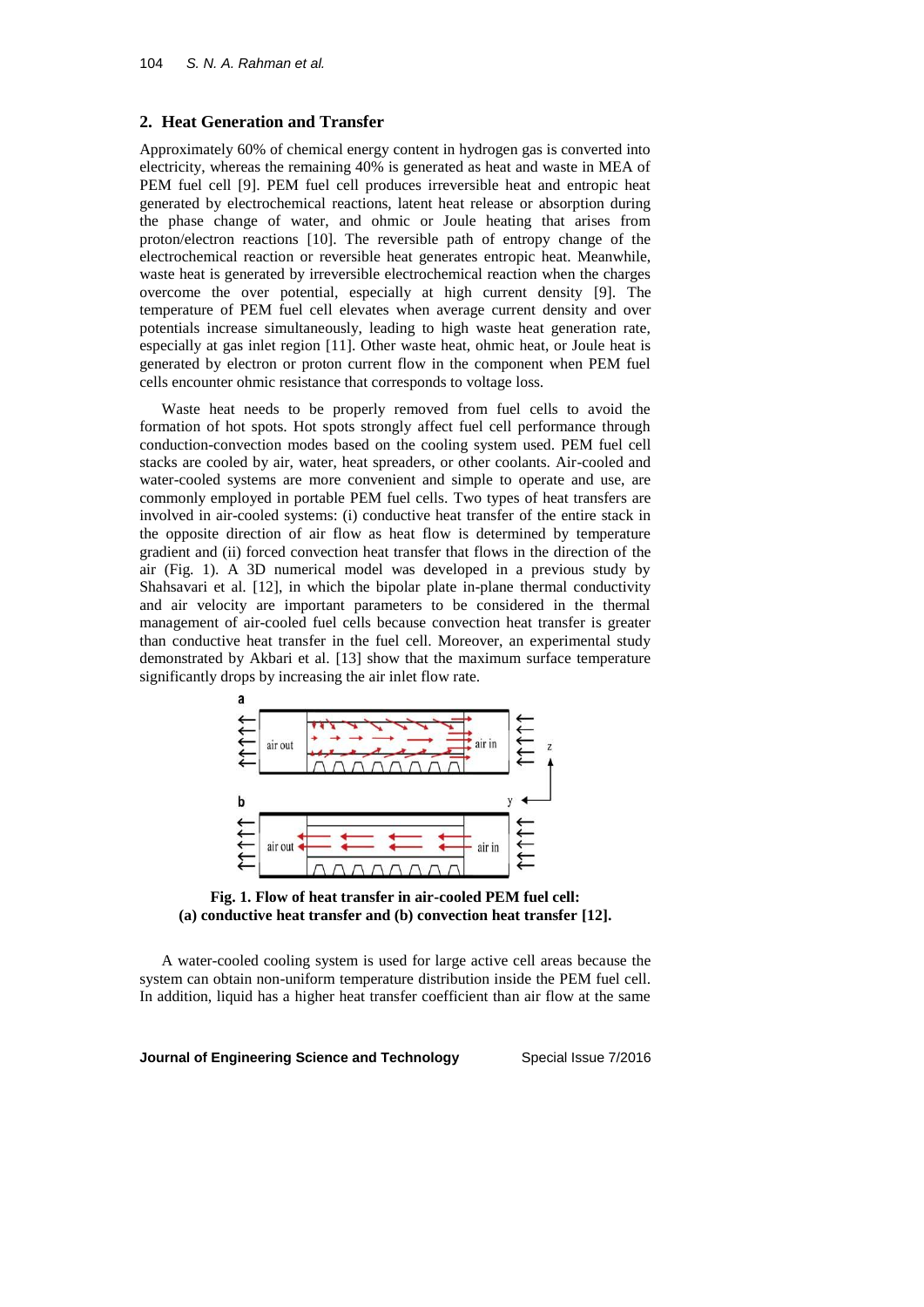pumping power [14]. Water coolant flows in the cooling channels, which are incorporated in the bipolar plate. Researchers have developed a model for the thermal analysis of water-cooled PEM fuel cell to characterize heat distribution across the stack [15]. The cooling circuit in their PEM fuel cell stack model was parallel to the anode of one cell and the cathode of the next. The red dashed arrow in Fig. 2 shows the possible heat flow. The cooling circuit in their PEM fuel cell stack model was parallel to the anode of one cell and the cathode of the next. Conduction drives heat transfer from the wall of the cooling channel in their stack to fluid. The cooling system design applied in the experimental study of portable PEM fuel cell is discussed and reviewed in the next section.



**Fig. 2. Location of cooling circuit in PEM fuel cell stack [15].**

### **3. Water Transport Mechanism**

The water content distribution in PEM fuel cell is from the following: (i) water production in the cathode catalyst layer (CCL) by electrochemical reactions, (ii) water transportation that provides back diffusion from the cathode to the anode, (iii) water transfer by electro-osmotic drag from the anode to the cathode, and (iv) supply by external humidification system from air and hydrogen streams [16]. Water movements in PEM fuel cells may occur simultaneously, resulting in a complex water balance (Fig. 3). Electro-osmotic drag is when water molecules are dragged by the proton  $(H+)$  flow from the anode to the cathode [16].



**Fig. 3. Schematic of water transport in PEM fuel cell [17].**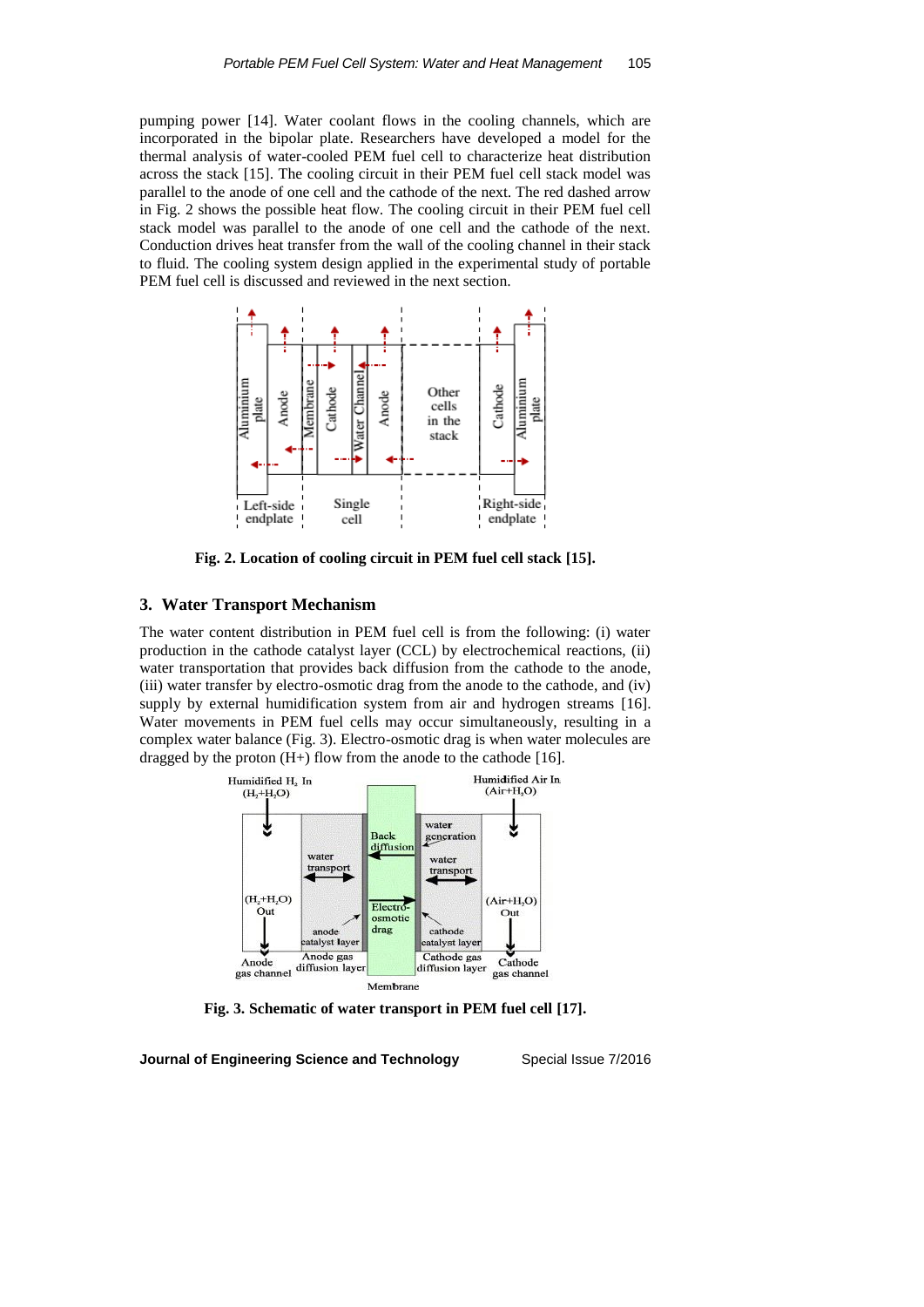Water is produced by the oxygen reduction reaction in CCL, resulting in a higher water concentration at the cathode side than at the anode side. Therefore, water diffuses into the membrane from the cathode to the anode because of the high water concentration gradient between the cathode (high water concentration) and anode (low water concentration) until an equilibrium concentration is achieved between the two sections. This water transport mechanism is known as back diffusion [17]. Electro-osmotic drag and back diffusion affect the PEM fuel cell's water balance, which determines membrane hydration, as explained in the next section.

### **4. Thermal Management**

Thermal management is extremely important for the fuel cell to have good performance and high efficiency without any degradation in the construction materials. Improper thermal management systems can result in membrane dehydration and cathodes flooding, which can increase proton resistance, induce proton conductivity, and reduce fuel cell performance. Membrane dehydration caused by a lack of water content results from temperature increase within the stack as the reaction occurs at a high air flow rate [16]. Moreover, the electrocatalyst surface area is reduced because the platinum particle size increases as the temperature increases, resulting in a degradation effect [18]. Moreover, perfluorosulfonic acid polymers (Nafions), a common PEM fuel cell membrane electrolyte, suffers from degradation under low humidity at 80  $^{\circ}$ C [19]. The temperature and relative humidity (RH)of the PEM fuel cell stack must be maintained between 60 °C to 80 °Cand RH greater than 80% respectively [20].

Generally, high-proton conductivity is achieved at high temperature. Operating the PEM fuel cell slightly below the maximum operating temperature can be advantageous. Thus, a proper thermal management system is important in maintaining the desired temperature and hydration under high external loads. Thermal management, such as a cooling system, is also an essential system that must be applied in portable PEM fuel cells. Some studies categorize cooling systems for portable PEM fuel cells into low, medium, and high power capacity.

### **4.1. Low power portable PEM fuel cell**

Low-power portable fuel cell devices (5-100 W) usually use ambient air as cooling medium at either the same or separate stream with oxidant. Air-cooled fuel cell systems are relatively inexpensive because they do not require auxiliary units, such as air compressor, humidifier, and water cooling loop, which can be found in convectional fuel cell designs [12]. A system design known as open cathode design demonstrated in a previous study by Inman et al. [21] that uses an air-breathing stack and external fan for air supply and cooling. In their study, a fan controller is used to regulate fan speed by varying the voltage across it, which is based on the fuel cell stack output voltage. Fan speed increases at a low fuel cell voltage to maintain the desired oxygen concentration and cooling, and vice versa for higher cell voltage. A maximum power of 17 W is not upheld for long periods because an undersized fan cannot supply sufficient oxidant to the fuel cell stack, causing system inefficiency. Development of a suitable design for cathode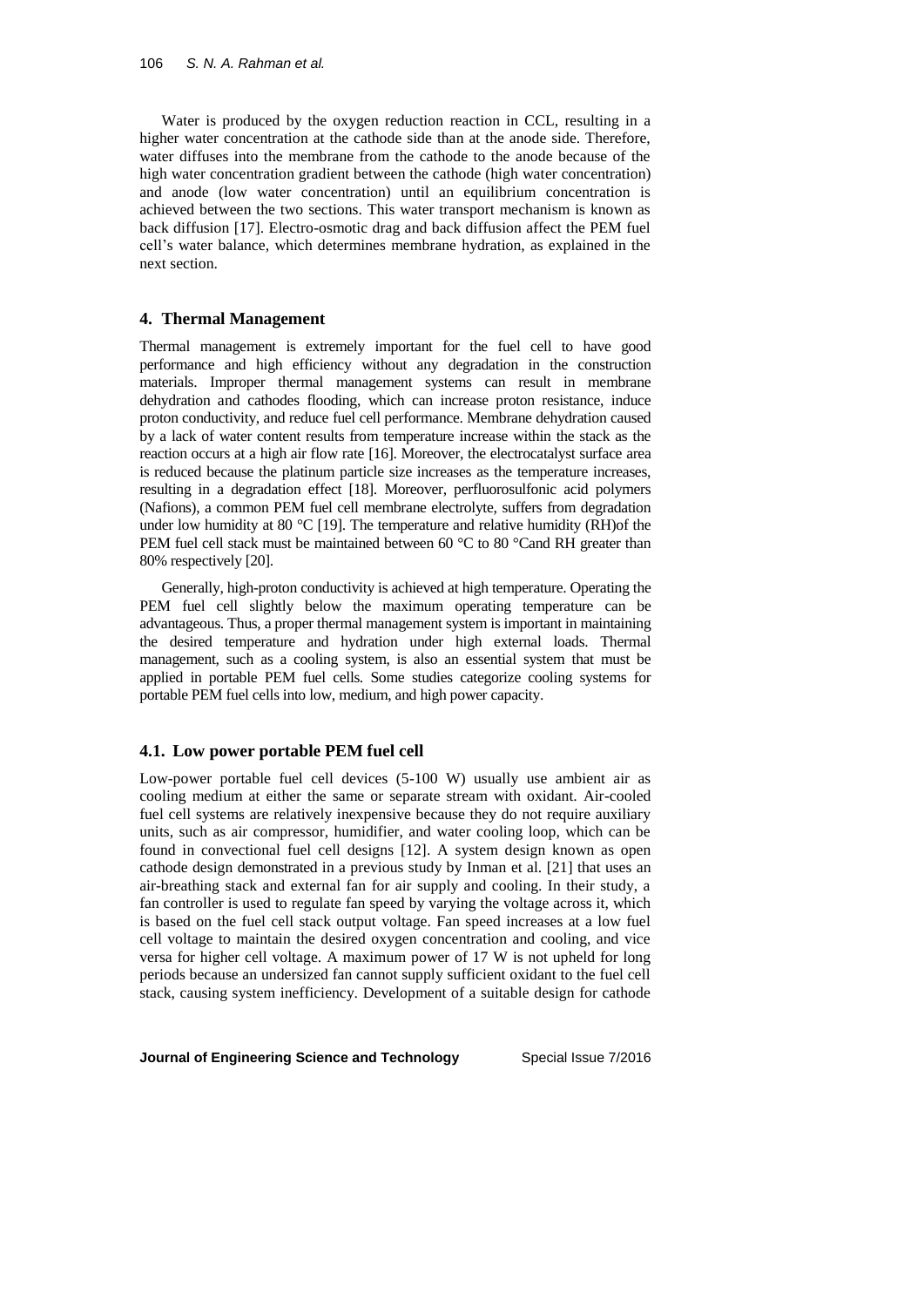flow channel can reduce size and energy consumed by the cooling system, providing better overall efficiency [22].

Another study from Urbani et al. [23] developed a portable PEM fuel cell with similar cooling system design as Inman et al. [21]. The energy loss of 10 cell stacks is higher than predicted, which can be overcome by air recirculation via fan in the portable system. Air circulation can provide greater air convection at the cathode side of the air-breathing PEM fuel cell stack. The portable PEM fuel cell system in their study supplied continuous output power of 12 W at 9.5 V to power a portable DVD player for 3 h [23].

Increasing air supply at the cathode side for cooling can dry out the membrane. A study from Oszcipok et al.[24] involved a 30 W portable PEM fuel cell system that could start up between −20 °C and 40 °C. The researchers used ambient air as cooling medium, which was supplied by a cooling fan that was turned on when the stack temperature increased to 65 °C. The ambient air supply at the cathode side via cathode pumps in their portable PEM fuel cell was separated with the cooling system. Cool air flowed in cooling ribs, which were integrated in the end-plates of the PEM stack. Aside from maintaining the stack temperature, thermal management also avoids the PEM fuel cell stack from being too cold for start-up. No proton conductivity occurs below 0 °C because the water as proton carrier is frozen in pure Nafion® PEM fuel cell [6]. Thus, the PEM fuel cell stacks shown by Oszcipok et al. [24] are attached to an electrical foil for cold start-up at −20 °C. Membrane dehydration is prevented using a separate oxidant input and cooling system; the portable PEM fuel cell was operated for 3 days at −20 °C and 40 °C [24].Thus, their portable PEM fuel cell system was capable for long-term operation.

### **4.2. Medium power portable PEM fuel cell**

A cooling system similar to low-power portable PEM fuel cell (air-cooled via open cathode design with cooling channel) was implemented for medium-power portable PEM fuel cell with power of 100 W to 2 kW [22]. Devrim et al. [25] used an aircooled cooling system for a 650 W PEM fuel cell stack for 500 W portable fuel cell applications. This cooling system can maintain the temperature of the fuel cell stack at 65 °C using the forced air stream from ambient air supplied by a fan over the cooling channel. Generated excess heat is then removed by convection. The cooling system is on-off type, which is turned off for 8 min and turned on for 20 min. High power at 647 W of PEM fuel cell stack was obtained at a constant temperature of 65 °C controlled by an air-cooled cooling system.

Another study fabricated a 500 W air-cooled portable PEM fuel cell stack with separate air streams [7]. The stack temperature was controlled by several axial cooling fans. Based on their study, the researchers found that axial cooling fans consume less than 2% of the total power output with optimized operation [7].

### **4.3. High power portable PEM fuel cell**

To our knowledge, there is no study available in the literature regarding the development high-power portable PEM fuel cells generating 2-5 kW of energy.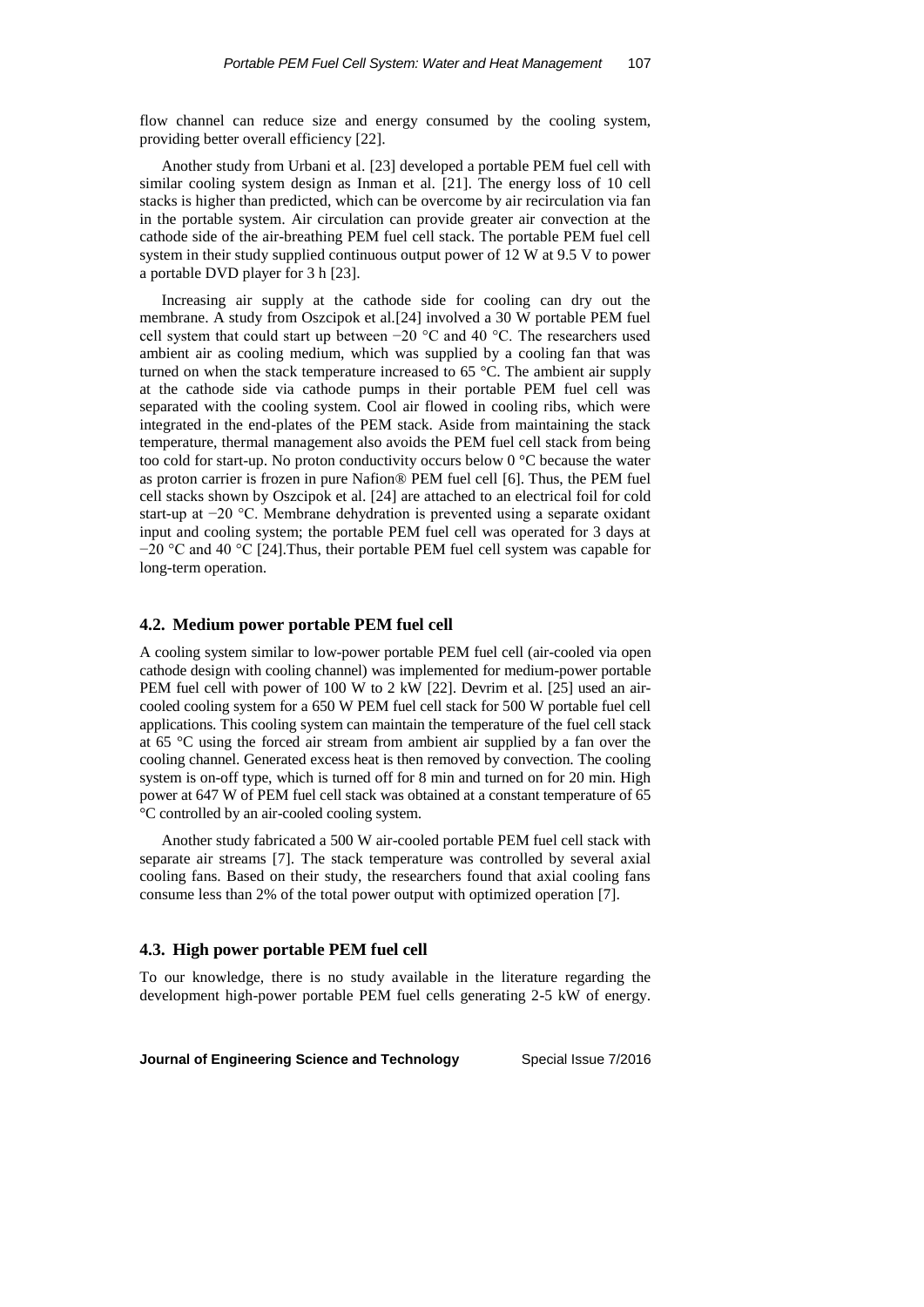However, a study has focused on the cooling system of a PEM fuel cell generator of large power capacity  $(55 \text{ kW})$ , which may be applied for large-power portable PEM fuel cell [6]. This type of portable fuel cell has a complex PEM fuel cell stack design, resulting in more heat transfer and more challenges for the thermal management system [9]. High-power PEM fuel cells require more complex thermal management, as coolants are used instead of ambient air, which is utilized in low and medium power portable PEM fuel cells.

The study from Hwang proposed a thermal control unit for thermal management in 5.8 kW PEM fuel cell generator, as shown in Fig. 4 [6]. The cooling system consisted of heating and cooling circuits that recirculated the coolant medium, which was a mixture of propylene and deionized water at a 1:1 ratio. The function of the cooling circuit was to cool down the stack by pumping coolant to the parallel cooling channels in the stack, as well as to remove heat dissipated by the stack. As the stack temperature increased, the thermostat was assigned to deliver more coolant over the radiator to cool down the stack. The radiator and convectional fan were operating in the cooling circuit to reject heat and increase the cooling capacity of the coolant. Meanwhile, the heating circuit assisted in warming up the stack for cold start-up by flowing stack coolant in the circuit and restricting coolant flow from the stack to the cooling circuit. Based on the study, the optimum stack coolant inlet temperature was between 58 °C and 63 °C to maintain a working temperature of approximately 80 °C and achieve high efficiency of the PEM fuel cell generator system [6].

Although the liquid-type coolant showed high performance by demonstrating good cooling capability than air-cooled system, but the additional auxiliary units, such as large size radiator, may contribute to coolant degradation, high cost and large portable size [26]. These technical challenges must be considered for the development of high-power portable PEM fuel cells.Besides that, liquid-type cooling system has a very complex system and it need a reliable control to control all the cooling BOP. Thus, low- and medium-power of portable PEM fuel cells that utilize air-cooled system is more preferable for commercialize than liquidtype coolant of high-power portable PEM fuel cells.

Degradation related to thermal management is also correlated with improper water management. Other water management issues in PEM fuel cells and water management strategies in portable PEM fuel cells are reviewed in the next section.



**Fig. 4. Schematic of thermal control unit for 5.8 kW PEM fuel cell generator [6].**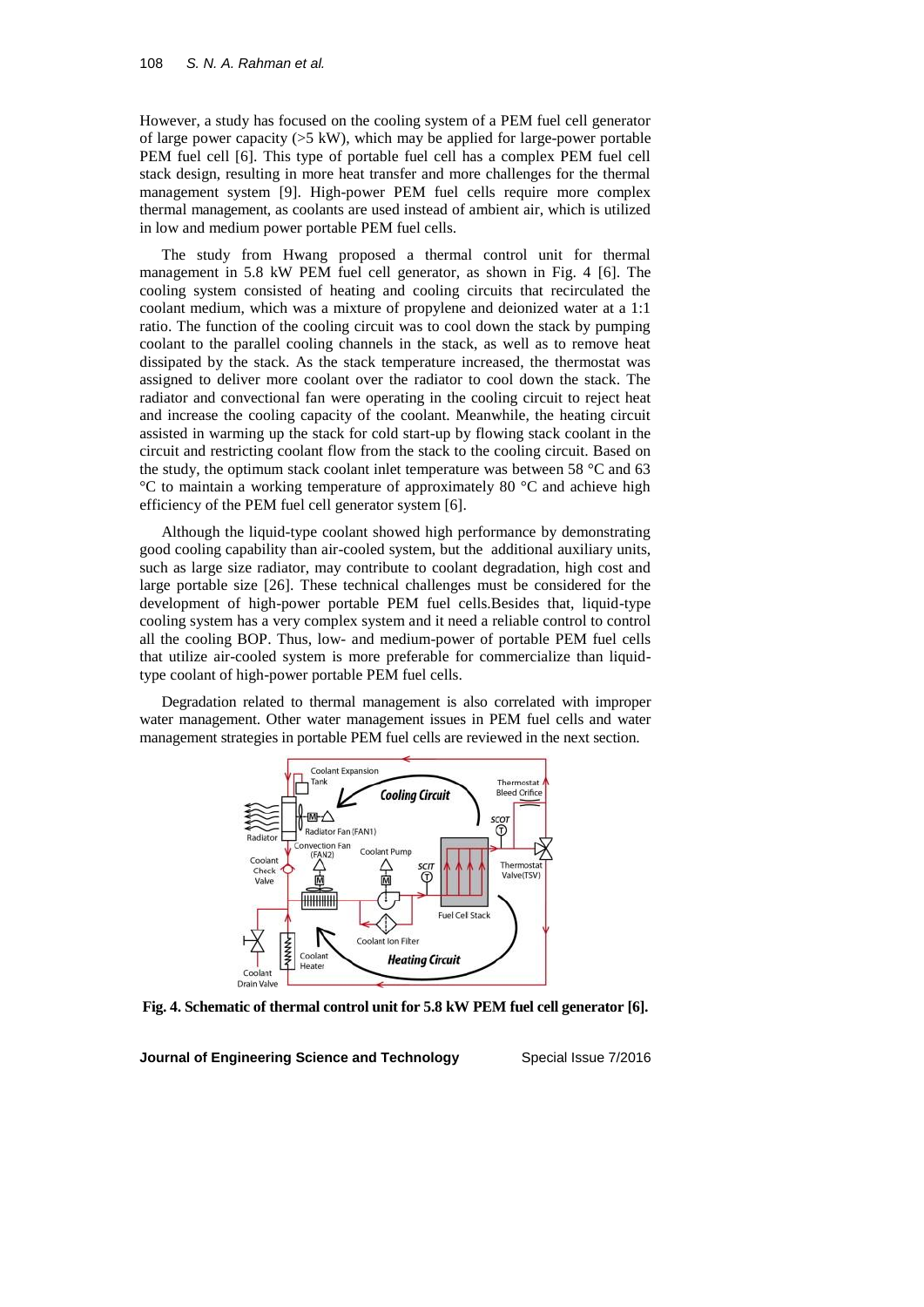### **5. Water Management**

The proton conductivity of electrolyte increases with the increase in water content. However, very high water content can lead to flooding, whereas very low water content causes membrane dehydration, which reduces proton conductivity [2]. Dehydration at the anode side commonly occurs at high-current density even if the cathode is sufficiently hydrated [27]. This behaviour is caused by the electro-osmotic drag mechanism overcoming back diffusion, drying out the membrane and reducing proton conductivity [28].

The opposite of dehydration is the flooding phenomenon. The flooding phenomenon occurs when liquid water is present and accumulates in the flowfield channels and/or electrode gas porosities, preventing gas diffusion [11]. Liquid water accumulation in PEM fuel cells may occur because of improper liquid water removal from the cathode side [29], low gas flow rate, and low operating temperature [30].

Nafion membrane, the most common PEM fuel cell material manufactured by DuPont, needs to be fully hydrated to be a good proton conductor [31]. Sufficient water content is essential in polymer electrolyte for good proton conductivity and to prevent membrane dehydration and flooding phenomena by balancing the water production and water transport in PEM fuel cells. A proper water management system is also required in portable PEM fuel cells to maintain possible water content equilibrium in stack so that the system can achieve high performance.

Inlet anode hydrogen gas and/or cathode air streams usually need to be humidified before entering PEM fuel cells [1]. Humidified hydrogen gas is required to hydrate the membrane at high-power densities if water back diffusion from the cathode to the anode is insufficient. Traditional PEM fuel cells need a humidifier unit to control the humidity of the air in stack [8]. However, this traditional PEM fuel cell system is large and costly, and it is incompatible with portable fuel cell applications. Therefore, self-humidified or "internal humidification mode" of PEM fuel cell stack was developed and used to replace separate humidifier units, providing smaller, lighter, and more cost-effective fuel cells. Low-power portable PEM fuel cells utilize the open cathode design for oxidant and air-cooling supply, which indirectly affects the humidity of the fuel cell stack. PEM fuel cell design also affects the humidity of the stack by the size of the open cathode area. Larger open cathode area leads to evaporation of more generated water, which causes a decrease in hydration and proton conductivity of the membrane [32]. In addition, several parameters, such as reactant flow rate, temperature, and current density, must be selected precisely for cell hydration and self-humidifying PEM fuel cell [33].

### **5.1. Low power portable PEM fuel cell**

A low-power, 12.5 W portable PEM fuel cell from Inman et al. [21], used selfhumidified membrane as it greatly simplifies the system by excluding the usage of external humidifier. Water was purged through port located at anode side to prevent flooding. A 30-W portable PEM fuel cell developed by Oszcipok et al. [24] did not use self-humidified membrane because the fuel cell was designed for operate under various ambient temperature, such as cold (−20 °C) and hot (40 °C)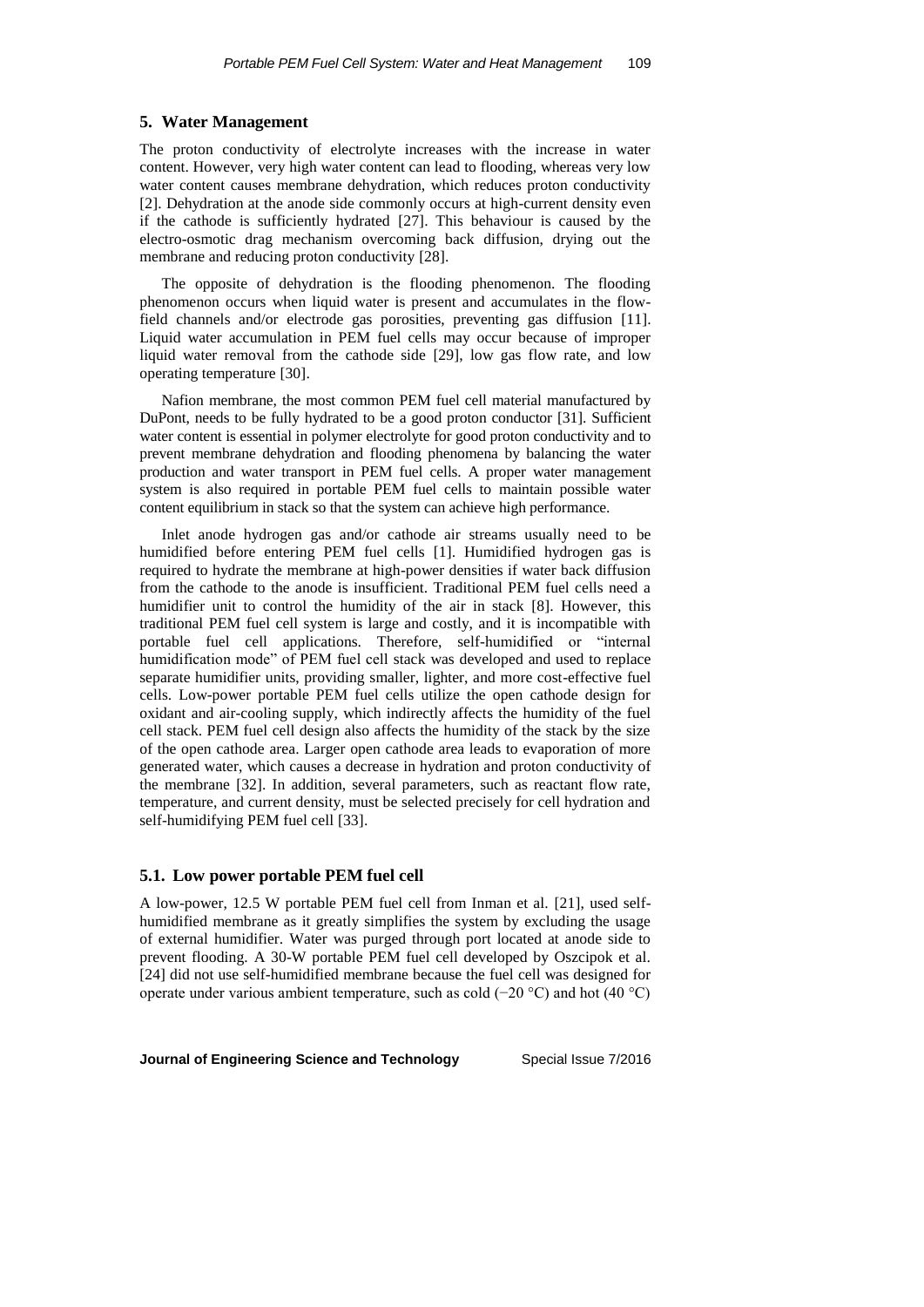environments. The stack was integrated with internal membrane humidity exchanger for water management system during the operation at ambient temperature of 40 °C. Based on Fig. 5, the water separator with purging valve was used remove water residues that were blown out by the reaction gas from the flow field and porous structures of the catalyst and gas diffusion layers during shut down operation. The present of freezing residual water in fuel cell stack can fillthe porous structures in the gas diffusion layer and prevent gas distribution, which is a significant problem during cold-start up.



**Fig. 5. Schematic of the 30-W outdoor portable PEM fuel cell [24].**

### **5.2. Medium power portable PEM fuel cell**

Medium-power portable PEM fuel cell does not use self-humidified membrane because the high air flow rate supplies sufficient oxygen to generate required power to dry out the membrane. Thus, medium-power portable PEM fuel cells need additional units, such as a humidifier to humidify hydrogen and/or air before entering the stack to prevent membrane dehydration.

The water management strategies used by Devrim et al. [25] for their 500 W portable PEM fuel cell achieved good performance by controlling the operating conditions, such as air flow rate, stack temperature, and air inlet humidity. Gas flow rate strongly affects the water content in PEM fuel cell stack and drains away water from plate channels and gas diffusion layers [13]. Based on Devrim et al. [25] study, the best PEM fuel cell performance was obtained by humidifying the air before letting it enter the stack using a membrane gas-gas exchange humidifier. Stack temperature was maintained at 65 °C, and stoichiometry of hydrogen and air was 1.2 and 3, respectively.

Another study of medium-power portable PEM fuel cell from Sohn et al. [7] used humidified reactant air from heated water reservoir, which was controlled at set temperatures of 30 °C, 40 °C, and 50 °C for system water management. The study also tested three relative humidity conditions at 37%, 48%, and 66%, which were controlled by stack temperature and inlet reactant air, to find relative humidity that provides uniform cell voltage [7]. The researchers found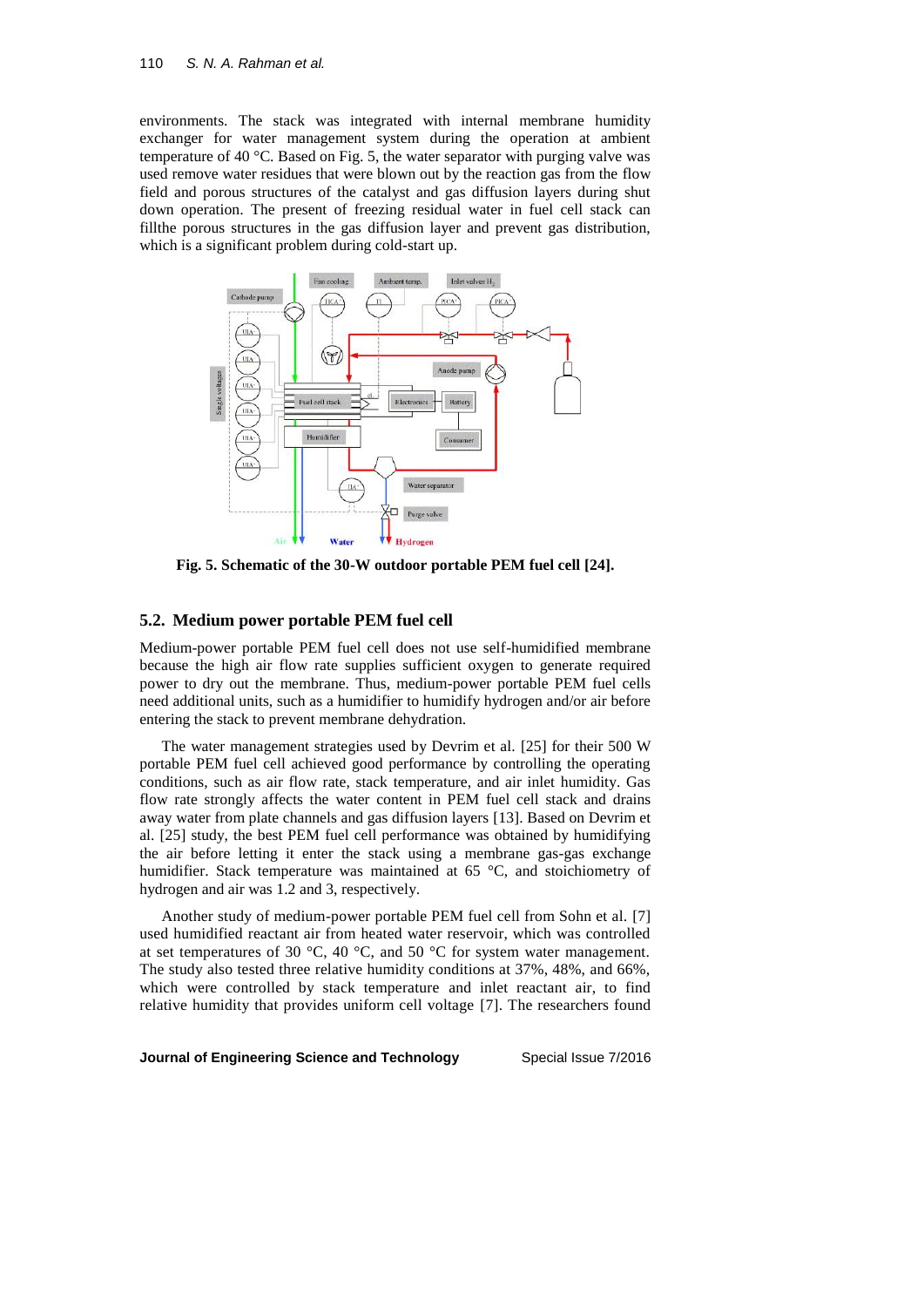that 66% relative humidity improved stack power compared with 37% and 48% relative humidity.

### **5.3. High power portable PEM fuel cell**

The water management system in high-power portable PEM fuel cell is more complex than that in low- and medium-power portable PEM fuel cell. Given that more heat is generated in high-power portable PEM fuel cell, stack temperature and air flow rate elevate, requiring additional units such as air filter, air blower, and larger pump.

The water management system in the PEM fuel cell generator by Hwang was involved in air and hydrogen delivery systems [6]. Ambient air was filtered first using activated carbon media to remove gas contaminants before it was pumped by cathode air blower to membrane humidifier, as shown by the green arrow line in Fig. 6. Moreover, a condensate drain port removed liquid water from the bottom of the humidifier. An exhaust gas recirculation blower circulated water vapor from anode exit to the anode inlet. This action was important to avoid the development of liquid water in stack, and for fresh hydrogen to be distributed equally to the stack cells.



**Fig. 6. Schematic of the 5.8 kW PEM fuel cell generator [6].**

# **6. Pre-commercial Portable PEM**

Portable PEM fuel cells are not commercialized yet, but some companies have developed pre-commercial portable PEM fuel cell. An example of a 500 W medium-power portable PEM fuel cell from Palcan Energy Corporation Palcan-P750 uses air-cooled coolant medium in their cooling system. The dimensions of Palcan-P750 are 425 mm  $\times$  365 mm  $\times$  420 mm, and it weighs approximately 26 kg, including the hydrogen storage of metal hydride [34].

Figure 7(a) shows an example of a 5 kW pre-commercial high-power portable PEM fuel cell. This fuel cell uses air-cooled coolant medium in its cooling system. The dimensions of TB-5000 are 425 mm  $\times$  365 mm  $\times$  420 mm, and they are approximately 55 kg in weight. The portable PEM fuel cell uses water-cooled cooling system in FCGen 1300 Ballard PEM fuel cell stack as shown in Fig. 7(b).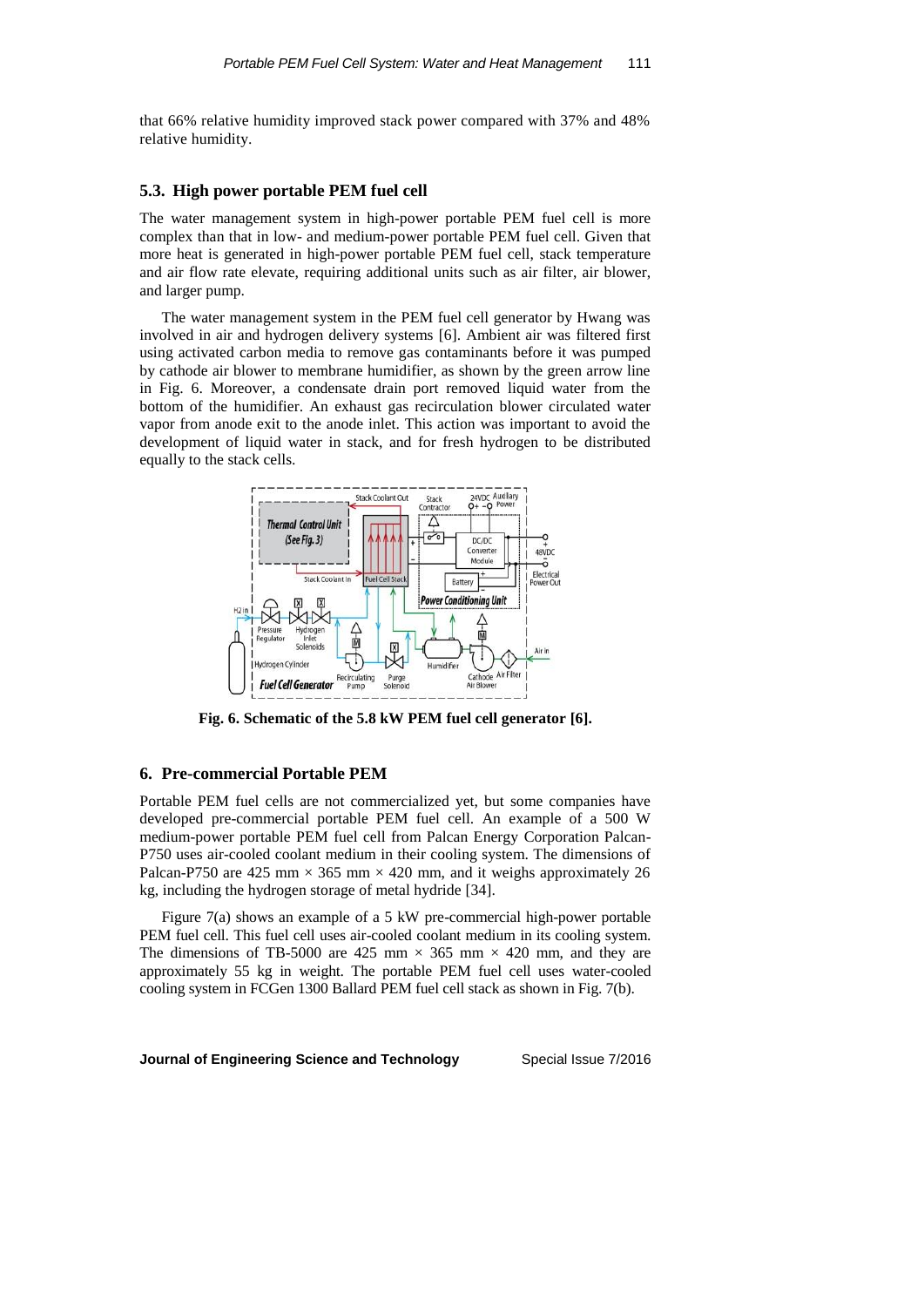| <b>Type of</b>       | <b>Refs</b> | <b>Thermal</b>                                                                                                                                                                                                                                                      | Water                                                                                                                                                               | Performance                                                                                                                                                                                         |
|----------------------|-------------|---------------------------------------------------------------------------------------------------------------------------------------------------------------------------------------------------------------------------------------------------------------------|---------------------------------------------------------------------------------------------------------------------------------------------------------------------|-----------------------------------------------------------------------------------------------------------------------------------------------------------------------------------------------------|
| Portable             |             | <b>Management</b>                                                                                                                                                                                                                                                   | <b>Management</b>                                                                                                                                                   |                                                                                                                                                                                                     |
| <b>PEM</b> fuel cell |             | <b>System</b>                                                                                                                                                                                                                                                       | <b>System</b>                                                                                                                                                       |                                                                                                                                                                                                     |
| Low Power            | $[21]$      | Open cathode<br>design uses fan to<br>supply air as<br>reactant and<br>cooling.                                                                                                                                                                                     | Self-humidified<br>membrane and<br>anode purging<br>system.                                                                                                         | Unstable maximum<br>power of 17W due<br>to undersized fan.                                                                                                                                          |
|                      | $[23]$      | Air-breathing stack<br>for supplying<br>oxidant (ambient<br>air) and fan for the<br>cooling system.                                                                                                                                                                 | Not available                                                                                                                                                       | Continuous output<br>power at 12 W to<br>power a portable<br>DVD player for 3 h.                                                                                                                    |
|                      | $[24]$      | Cooling system is<br>separate from<br>oxidant stream and<br>air-cooled from fan<br>flow at cooling ribs<br>and end-plates.                                                                                                                                          | Internal membrane<br>humidifier<br>exchanger<br>integrated with the<br>stack and water<br>separator to remove<br>water residues<br>during shut down.                | Stable power of<br>30W generated for<br>outdoor application<br>at $-20^{\circ}$ C and 40 $^{\circ}$ C<br>about 3 days and no<br>freezing problem<br>occurred at $-20$ °C.                           |
| Medium<br>Power      | $[25]$      | Cooling system is<br>separate from<br>oxidant stream and<br>air-cooled from fan<br>flows through the<br>cooling channel.                                                                                                                                            | Air was humidified<br>by membrane gas-<br>gas exchange<br>humidifier before<br>entering the stack.                                                                  | Optimum<br>performance at a<br>power of 647 W<br>and 50 A at 65 $\degree$ C.                                                                                                                        |
|                      | $[7]$       | Cooling system is<br>separate from<br>oxidant stream and<br>air-cooled from<br>several axial<br>cooling fans flows<br>through the cooling<br>channel.                                                                                                               | Air was humidified<br>by heated water<br>reservoir before<br>entering the stack.                                                                                    | The axial cooling<br>fans successfully<br>consumed less than<br>2% of the total<br>power output with<br>optimized<br>operation.                                                                     |
| <b>High Power</b>    | [6]         | Cooling circuit was<br>cooled down the<br>stack using pump<br>coolant to flow to<br>the parallel cooling<br>channels in the<br>stack and remove<br>heat dissipated by<br>the stack.<br>Heating circuit<br>assisted in warming<br>up the stack for cold<br>start-up. | Humidified air is<br>used as reactant.<br>Water vapor was<br>circulating from the<br>anode exit to the<br>anode inlet by<br>exhaust gas<br>recirculation<br>blower. | PEM fuel cell<br>capable to delivered<br>more power than<br>power demand of<br>the external load<br>(3.5kW) with stack<br>current and voltage<br>range of 105-120 A<br>and 34-36 V<br>respectively. |

**Table 1.Summary of thermal and water management system of low-, medium-, and high-power portable PEM fuel cells.**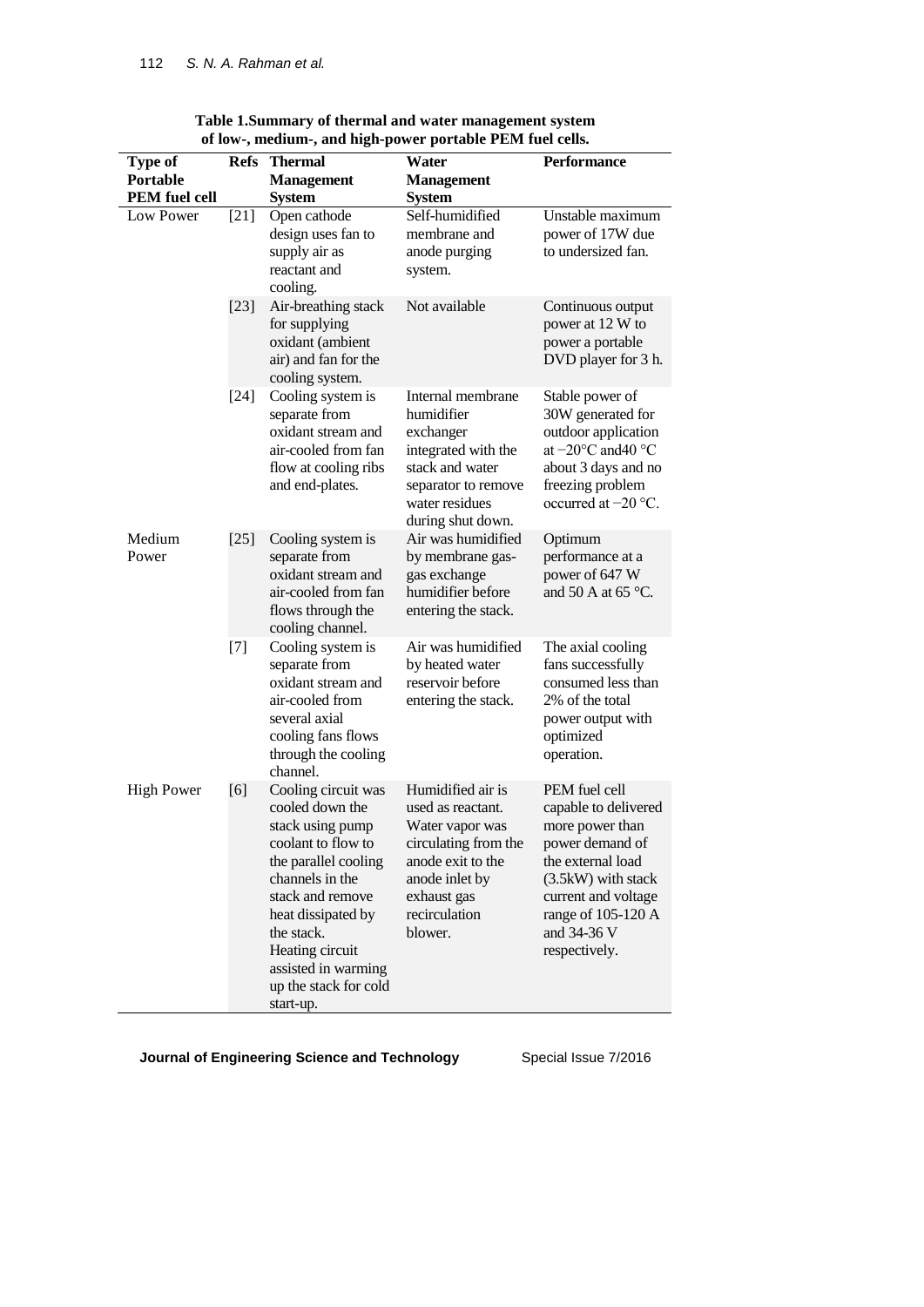

**Fig. 7. Pre-commercial high-power portable PEM fuel cell.**

## **7. Conclusions**

The thermal and water management system of portable PEM fuel cells depend on power and output performance, as shown in Table 1. At room temperature, the low-power portable PEM fuel cell stack was designed as an open cathode for cooling and self-humidifying membrane, which showed a simple and compact design as a portable application. By contrast, portable PEM fuel cell requires additional heating during cold-start up in different environment. In medium-power portable PEM fuel cell, air-cooled medium, which flows through the cooling channel, is used for cooling; the air inlet must also be humidified before entering the stack to prevent membrane dehydration in the open cathode stack. High-power portable PEM fuel cell uses liquid-type coolant and humidified, and filtered for thermal and water management. We can conclude that a higher generated power leads to more complex thermal and water management systems, which require additional units that will result in larger size and higher cost.

### **Acknowledgement**

This study was partially supported by Universiti Kebangsaan Malaysia (UKM) - Yayasan Sime Darby (YSD) - Sime Darby Research (SDR) Research Project under code KK-2014-013.

### **References**

- 1. Larminie, J.; and Dicks A. (2003). *Fuel cell systems explained* (2nd ed.). New York: Wiley.
- 2. Colpan, C.O.; Dincer, I.; and Hamdullahpur, F. (2008). Portable fuel cells - Fundamentals, technologies and applications. *Mini-Micro Fuel Cells*, 87-101.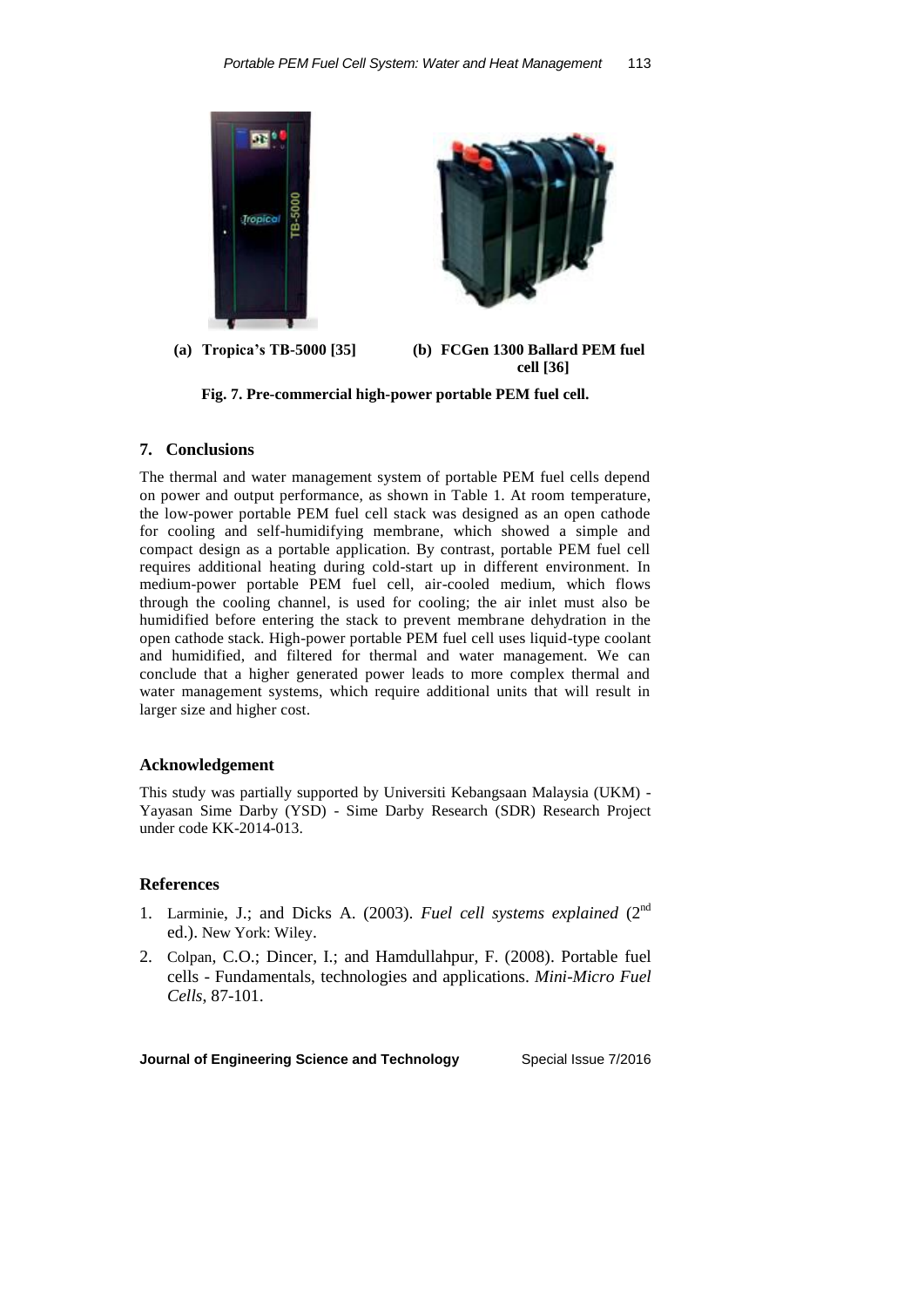- 3. Narayan, S.R.; and Valdez, T.I. (2008). High-energy portable fuel cell power sources. *Electrochemical Society Interface.* 17, 40-45.
- 4. Heinzel, A.; Hebling, C.; Müller, M.; Zedda, M.; and Müller, C. (2002). Fuel cells for low power applications. *Journal of Power Sources*, 105(2), 250-255.
- 5. Doe (2012). Multi-Year Research, Development and Demonstration Plan. *Hydrogen Fuel Cells Infrastruction Technology Progress*, 3.4, 17.
- 6. Hwang, J.-J. (2013). Thermal control and performance assessment of a proton exchanger membrane fuel cell generator. *Applied Energy*, 108, 184-193.
- 7. Sohn, Y.J.; Park, G.G.; Yang, T.H.; Yoon, Y.G.; Lee, W.Y.; Yim, S.D.; and Kim, C.S. (2005). Operating characteristics of an air-cooling PEMFC for portable applications. *Journal of Power Sources*, 145(2), 604-609.
- 8. Zhang, L.; Xu, D.; and Hurley, W.G. (2010). Modelling and simulation of a portable fuel cell system. *Proceedings EPE-PEMC 2010- 14th International Power Electronics Motion Control* Conference*,* 96-100.
- 9. Wang, Y.; Chen, K.S. and Cho, S.C. (2013). *PEM Fuel Cells Thermal and Water Management Fundamentals* (1<sup>st</sup> ed.). New York: Momentum Press.
- 10. Lee, C.I.; and Chu, H.S. (2007). Effects of temperature on the location of the gas-liquid interface in a PEM fuel cell. *Journal of Power Sources*, 171(2), 718-727.
- 11. Kramer, D.; Zhang, J.; Shimoi, R.; Lehmann, E.; Wokaun, A.; Shinohara, K.; and Scherer, G.G. (2005). In situ diagnostic of twophase flow phenomena in polymer electrolyte fuel cells by neutron imaging: Part A. Experimental, data treatment, and quantification, *Electrochimica Acta*, 50(13), 2603-2614.
- 12. Shahsavari, S.; Desouza, A.; Bahrami, M.; and Kjeang, E. (2012). Thermal analysis of air-cooled PEM fuel cells. *International Journal of Hydrogen Energy*, 37(23), 18261-18271.
- 13. Akbari, M.; Tamayol, A.; and Bahrami, M. (2012). Thermal assessment of convective heat transfer in air-cooled PEMFC stacks: An experimental study.*Energy Procedia*, 29, 1-11.
- 14. Bergman, T.L.; and Incropera, F.P. (2011). *Introduction to Heat Transfer*. United States: John Wiley & Sons.
- 15. Rojas, J.D.; Kunusch, C.; Ocampo-Martinez, C.; and Puig, V. (2015). Control-oriented thermal modeling methodology for water-cooled PEM fuel-cellbased systems. *IEEE Transactions on Industrial Electronics*, 62(8), 5146-5154.
- 16. Kandlikar; Satish S.G.; Lu, Z.; and Trabold, T. A. (2007). Current Status and Fundamental Research Needs in Thermal Management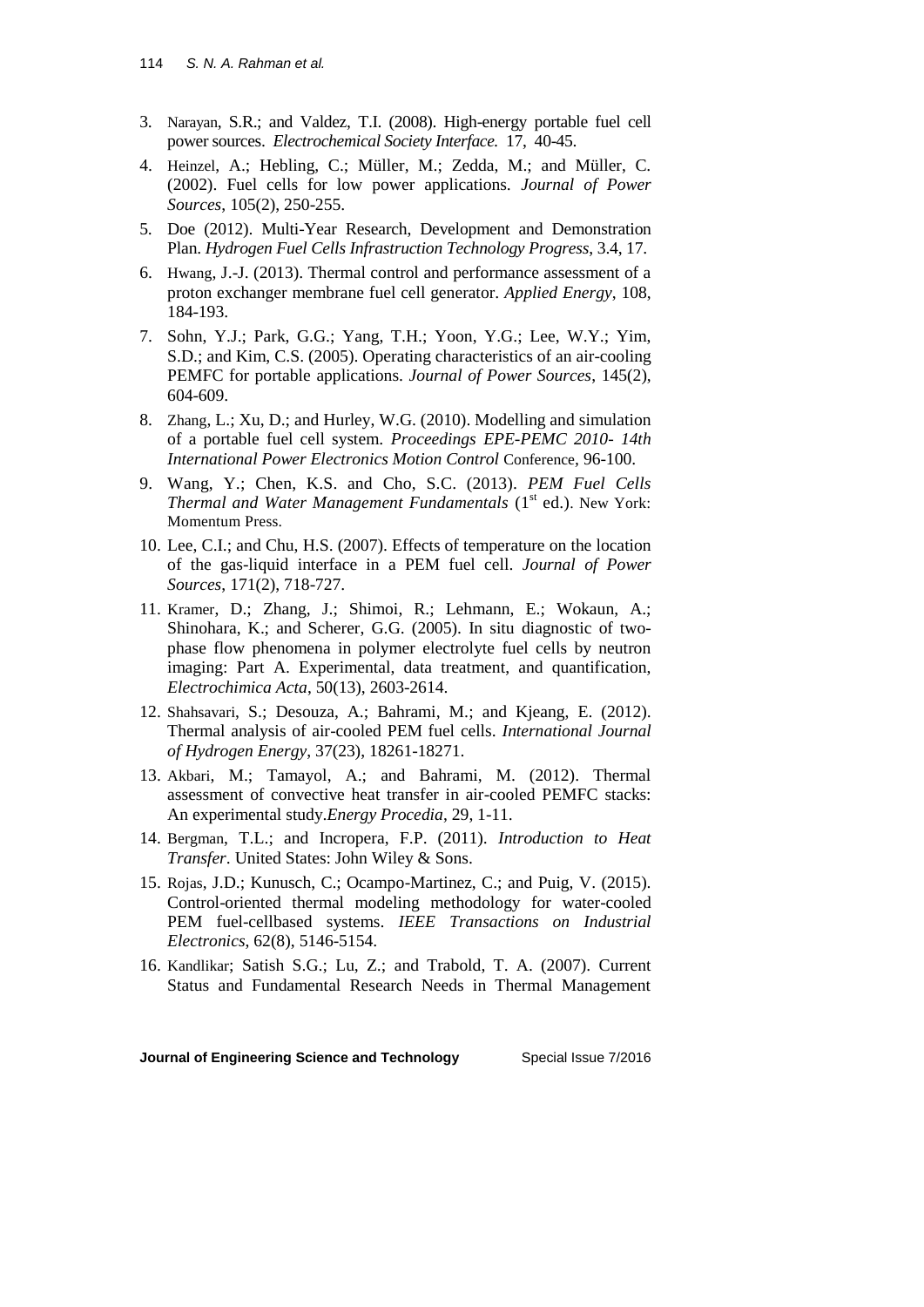Within a PEMFC Stack. *ASME Journal of Fuel Cells Science and Technology,* 1-16.

- 17. Saleh, M.M.; Okajima, T.;Hayase, M.;Kitamura, F.; and Ohsaka, T. (2007). Exploring the effects of symmetrical and asymmetrical relative humidity on the performance of  $H_2$ /air PEM fuel cell at different temperatures. *Journal of Power Sources,*164(2), 503-509.
- 18. Borup, R.L.; Davey, J.R.; Garzon, F.H.; Wood, D.L.; and Inbody, M.A. (2006). PEM fuel cell electrocatalyst durability measurements. *Journal of Power Sources*, 163(1), 76-81.
- 19. Endoh, E.; Onoda, N.; Kaneko, Y.; Hasegawa, Y.; Uchiike, S.; Takagi, Y.; and Take, T. (2013). Membrane degradation mitigation of PEFC during cold-start application of the radical quencher Ce3+-.*ECS Electrochemistry Letters,* 2(10), 73-75.
- 20. Zhang, J.; Tang, Y.; Song, C.; Xia, Z.; Li, H.; Wang, H.; and Zhang, J. (2008). PEM fuel cell relative humidity (RH) and its effect on performance at high temperatures. *Electrochimica Acta*, 53(16), 5315-5321.
- 21. Inman, K.; Ahmad, Z.; Shi, Z.; and Wang, X. (2011). Design of a proton exchange membrane portable fuel cell system for the 1st international association for hydrogen energy design competition. *International Journal Hydrogen Energy*, 36(21),13868-13874.
- 22. López-Sabirón, A.M.; Barroso, J.; Roda, V.; Barranco, J.; Lozano, A.; and Barreras, F. (2012). Design and development of the cooling system of a 2 kW nominal power open-cathode polymer electrolyte fuel cell stack. *International Journal Hydrogen Energy*, 37(8), 7289-7298.
- 23. Urbani, F.; Squadrito, G.; Barbera, O.; Giacoppo, G.; Passalacqua, E.; and Zerbinati, O. (2007). Polymer electrolyte fuel cell mini power unit for portable application. *Journal of Power Sources*, 169(2), 334-337.
- 24. Oszcipok, M.; Zedda, M.; Hesselmann, J.; Huppmann, M.; Wodrich, M.; Junghardt, M.; and Hebling, C. (2006). Portable proton exchange membrane fuel-cell systems for outdoor applications. *Journal of Power Sources*, 157(2), 666-673.
- 25. Devrim, Y.; Devrim, H.; and Eroglu, I. (2015). Development of 500 W PEM fuel cell stack for portable power generators. *International Journal of Hydrogen Energy*, 40(24), 7707-7719.
- 26. Zhang, G.; and Kandlikar, S.G. (2012). A critical review of cooling techniques in proton exchange membrane fuel cell stacks. *International Journal of Hydrogen Energy*, 37(3), 2412-2429.
- 27. Andreaus, B.; McEvoy, A.J.; and Scherer, G.G. (2002). Analysis of performance losses in polymer electrolyte fuel cells at high current densities by impedance spectroscopy. *Electrochimica Acta*, 47(13-14), 2223-2229.